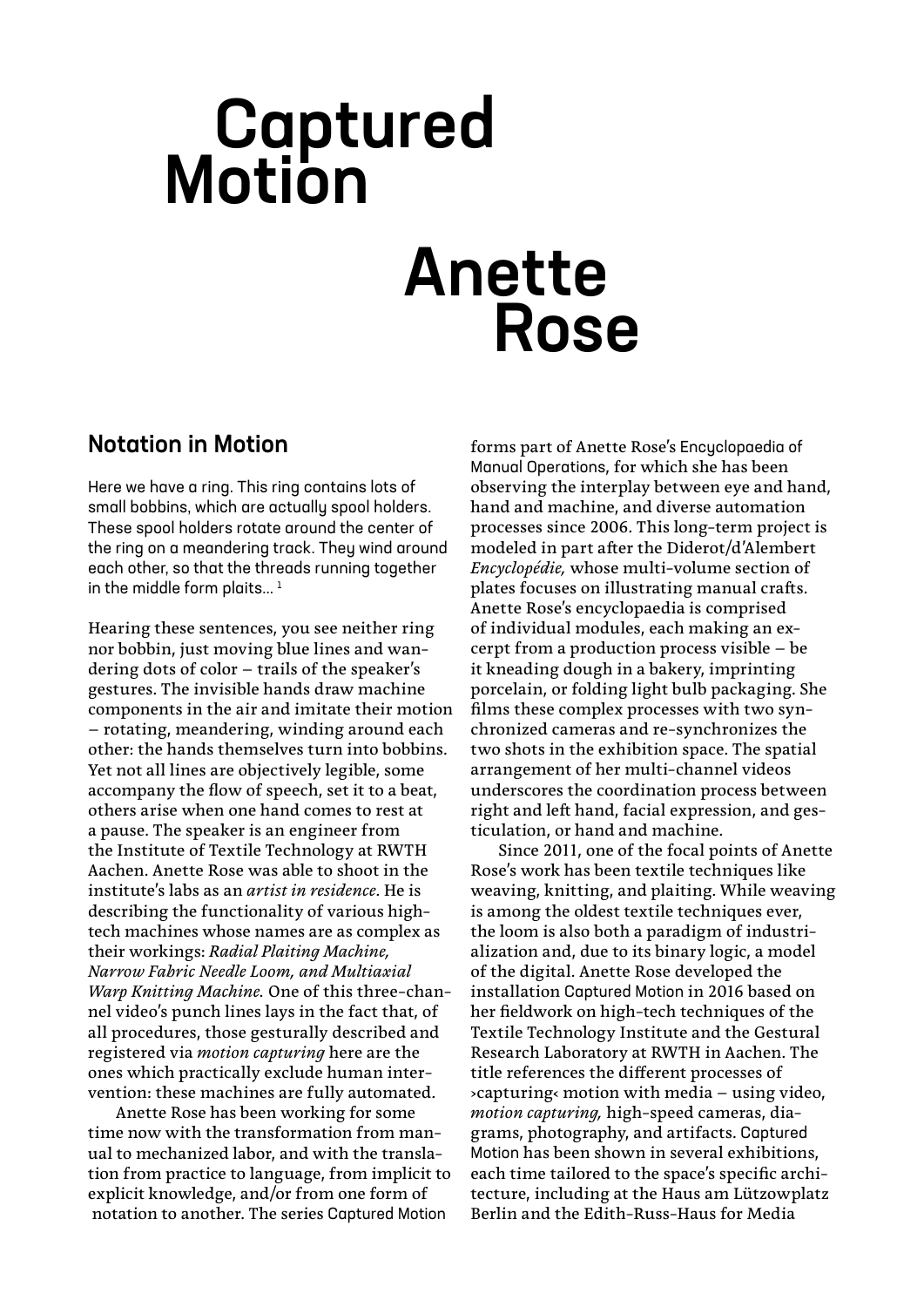Art in Oldenburg. As part of an exhibition on the dimensions of the gestural shown at the Industry Museum in Chemnitz in cooperation with TU Chemnitz and the Ars Electronica Futurelab/Linz, Module # 25 plaiting, warp knitting, weaving - motion capturing  $[pp. 6-7, 10]$ was presented in a specially conceived cube in which Anette Rose makes the aesthetic potential of form-giving processes of gestural research visible.<sup>2</sup>

The three-channel projection feels enigmatic at first: One finds oneself in a darkened room, confronted with lines and detailed explanations of mechanized processes. Rather than focusing on the referential relatioship between gesture and machine, attention is consequently directed at the play of lines which the imagination links to the play of thread described. »A mesh of expressive motions,« as Anette Rose puts it, »forms fleeting sculptures, while machines lay threads, knit, weave, and plait.« One particularity of the three-channel work consists in splitting the *motion capture* recordings in three different views on the speaker: frontal, side, and overhead – which are then projected across the cube's walls and floor. In this case, splitting does not pursue a primarily analytic goal, it sets the abstract play of lines free and projects digitally detected coordinates back into the room. The viewer's mind fills in the three-dimensional gesture, which hovers like an immaterial sculpture in a space spanned by the cube's coordinate axes.

Just like the interview format, the process of splitting and then re-synchronizing in space moves like a red thread through Anette Rose's work. Yet, she puts multi-focal observation to use in highly varied ways. If Module # 15 cleaning, fine grinding, die-cutting, stamping, linking, pulling in, dipping, bundling, pressing, winding, sanding, filmed with two synchronized cameras, is about paralleling hand and eye, the two-channel work Module # 20.1 – 20.2 plaiting – automated [p. 4] contrasts a wide shot with corresponding detail shots. The Chemnitz Module # 25, by contrast, re-synchronizes three different perspective views on the same gesture in space.

The splitting/re-synchronization process suggests the modern division of labor, which aims to simplify and accelerate production processes. However, efficiency is not to be maximized solely through »Taylorism«, but also through optimizing hand motions. To that

end, graphic processes were developed against which Anette Rose's work resonates critically. After physiologist Étienne Jules Marey first used reflectors fastened to the body to produce what are known as chronophotographs, Lillian and Frank B. Gilbreth realized the value such recording processes held for the laborscientific study of motion. Using a stopwatch, light diodes, *grid,* and camera they set about analyzing manual operations<sup>3</sup>. In the interest of achieving the optimal procedure – the »one best way« – the Gilbreths sought to avoid any unnecessary motions. That entailed not only analyzing manual steps, but also setting workplaces up with ergonomics in mind, keeping tools and materials at arm's reach.

The Gilbreths' 1914 chronophotography of a surgeon [p. 11], to name one example, registers the subject's deft motions in stitching a wound. Apart from its intended purpose, this blackand-white recording reminiscent of contemporary ghost photography exhibits a distinctive fascination: a white line quivers through the darkened room, bounces up and down irregularly, and at the beginning and end moves in loops comparable to the pattern of the back-lit curtain. The doctor's body vanishes just as that of the patient. Only the track of the needle is recorded, which recalls the motion like a stitched wound.

The Gilbreths tried to solve the problem of notating spatiotemporal gestures with stereoscopic photography, their specially developed "therblig" notation system, and three-dimensional models. Curves translated into wire did not only make performative procedures visible; they also served a didactic purpose: workers were supposed to mimic the motion lines of the »one best way« with their hands as a way of internalizing them.

Multifaceted as the resonance between Anette Rose's work and early labor science may be, the differences between the two are just as fundamental: Rose experiments with different ways of making operations and production processes visible, but her work is no anthem to efficiency. Aside from trouble-free procedures, she also interested in disruptions, wasted motion, and sensual aspects of mechanized processes. Her minimalist formal language references the aesthetics of classic modernity, which then get quasi flipped over in reverse translation as production plants and laboratories.

In Berlin, Oldenburg, and Kassel, the threechannel work shown in Chemnitz was exhibi-